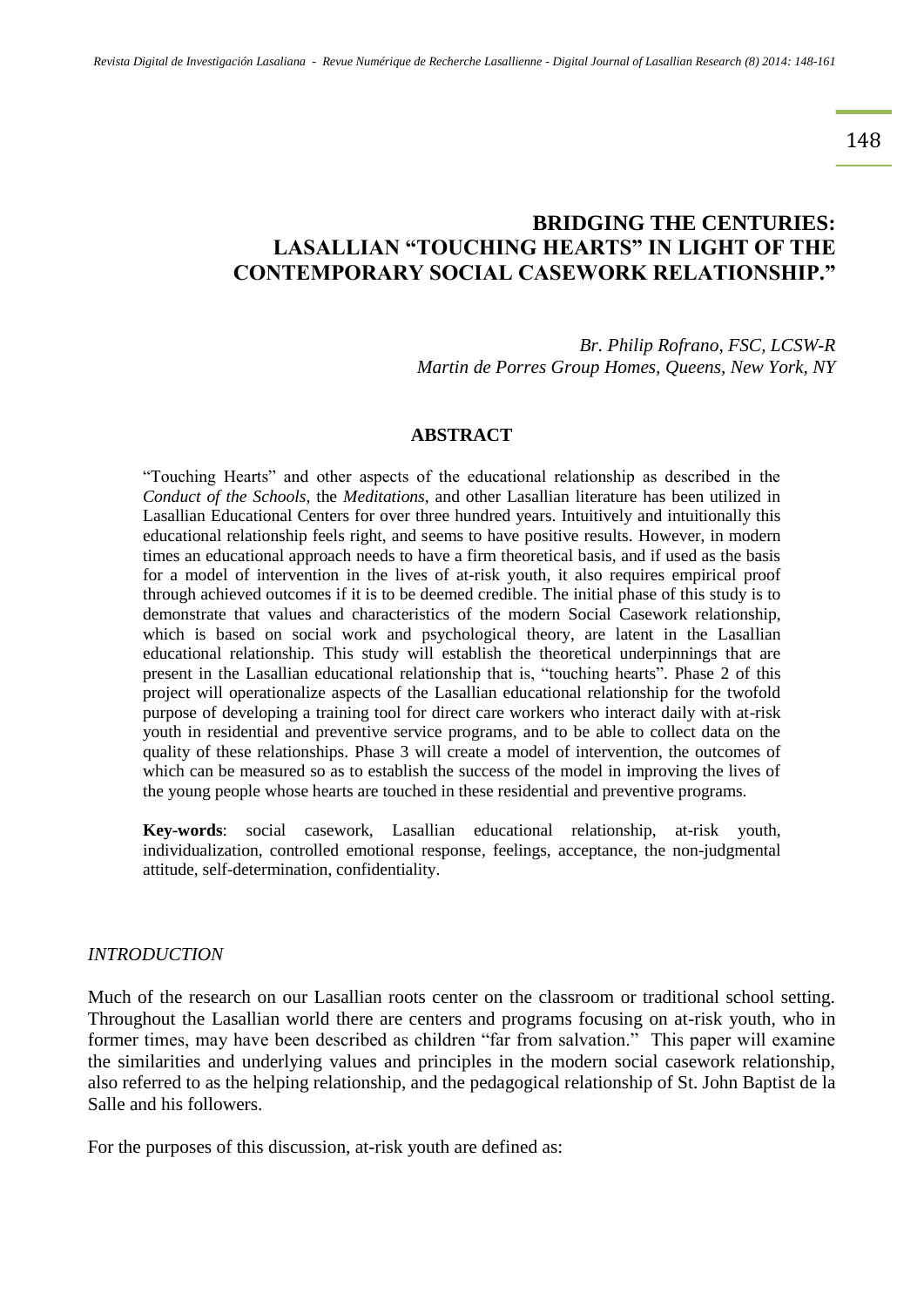- 149 1) Youth who are in danger of placement outside of the home, such as in detention, group homes, psychiatric hospitals, and related institutions.
- 2) Youth who have had negative contact with social agencies, which include school, law enforcement, church, etc.
- 3) Youth who have been impacted and traumatized by the consequences of social ills present in society such as substance, abuse, sexual promiscuity, physical and sexual abuse, aggression, violence and poverty.

The Research Department at Fr. Flanagan's Boys Home, Boys Town, Nebraska, has identified nine behaviors associated with at risk youth. These behaviors are:

- violence and aggression;
- sexual acting out;
- substance abuse;
- usidal thoughts, actions, and statements;
- $\blacksquare$  lying;
- cheating;
- stealing;
- **runaway behavior;**
- chronic truancy (Everson, 1993).

The social casework or professional relationship is taught to casework and direct care staff in our residential and preventive service programs. Father Felix Biestek, SJ (1957) describes this relationship as the dynamic interaction of attitudes and emotions between the worker and youth with the purpose of helping the youth achieve a better relationship between himself and his environment. This relationship helps a youngster to meet a problem, fill a need, or receive a service. It focuses on the mobilization of dormant capacities of the individual, the mobilization of community resources, or both. In order to understand the individual, it is necessary to know as much as possible about the common characteristics of human nature. The knowledge of how human personality grows, changes, and reacts to life's stresses, normally and abnormally, serve as a framework in which the individual youth is better understood (Biestek, 1957).

The casework relationship has also been described as an art in which the knowledge of the science of human relations and skill in building relationship are used to mobilize capacities in the individual and resources in the community (Bowers, 1949). The Encyclopedia of Social Work (1987) defines social casework in the words of Mary Richmond: "Social casework consists of those processes which develop personality through adjustments consciously effected, individual by individual, between men and their social environment" (p. 741).

The Lasallian pedagogical or educational relationship is the moving force behind the centering of the school on the student, and this relationship is characterized by lucidity, trust, cordiality and affection. This Lasallian relationship has been described as responding to the spiritual, social and affective needs of students. This attitude is a means of liberating, humanizing and evangelizing. This three-fold aim can only be realized through the experience of true human love (Lauraire, 2004).

The social casework relationship and the Lasallian pedagogical relationship refer to a professional relationship, and although there is an affective or emotional component present, the advancement and well-being of the young people served is paramount. The equality within a relationship varies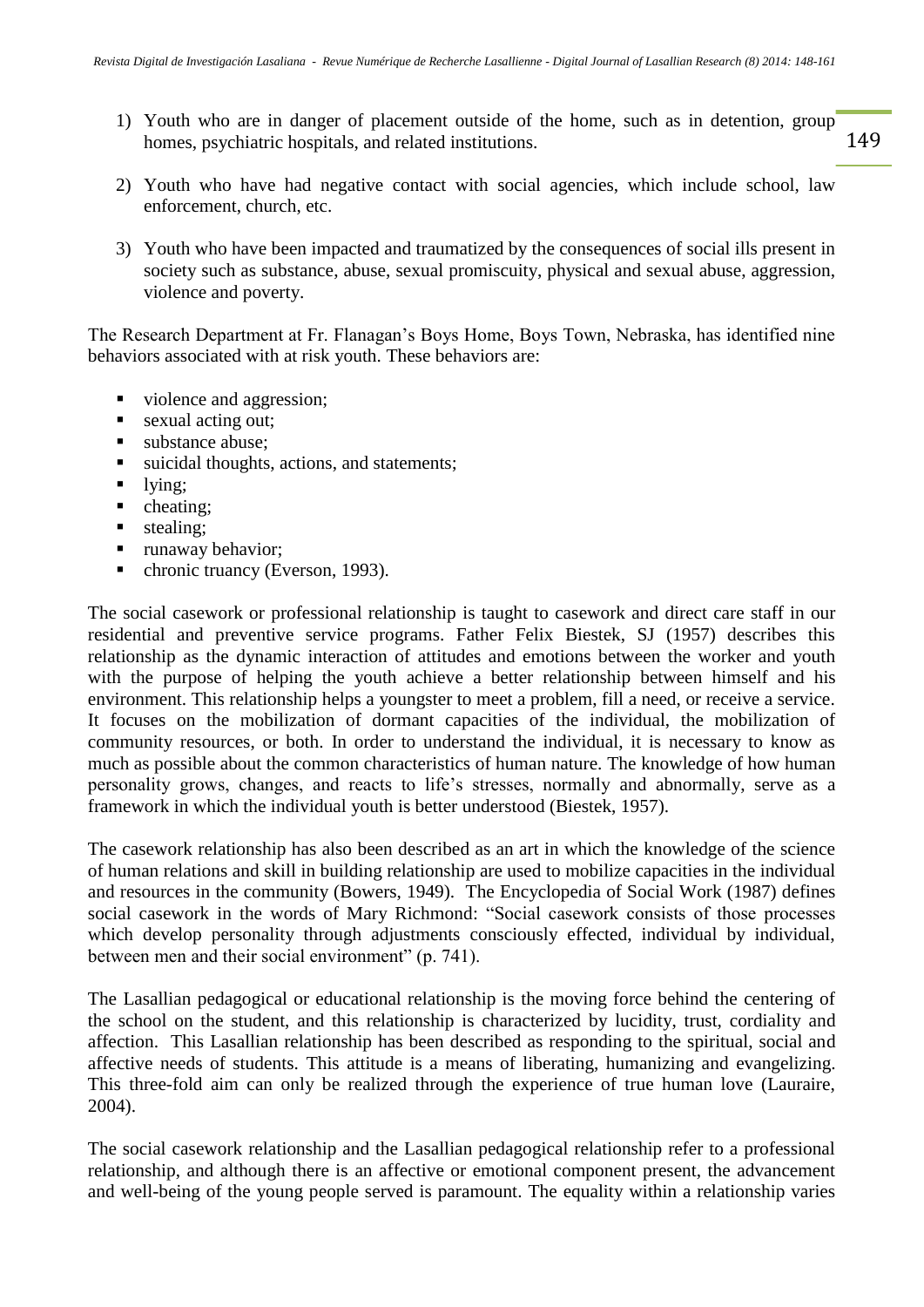150 with the type of relationship. Both parties in the casework and pedagogical relationship are not equal in that the teacher-worker serves and the student-youth is the recipient of that service.

The social casework relationship or helping relationship is characterized by seven principles that flow from seven human needs. These needs are:

- 1) The need to be treated as an individual rather than as a case, a type or a category.
- 2) The need to be able to express feeling, both positive and negative. These can be feelings of fear, insecurity, injustice, or their opposites.
- 3) The need to be accepted as a person of worth, with innate dignity, as a child of God.
- 4) The need for a response to feelings expressed, and an understanding of those feelings.
- 5) The need to be neither judged nor condemned.
- 6) The need to make one's own choices and decisions, albeit with the advice and input from others.
- 7) The need for privacy and confidentiality, and to preserve one's reputation (Biestek, 1957, p.14).

The seven principles that flow from these needs are Individualization, Purposeful Expression of Feelings, Controlled Emotional Involvement, Acceptance, a Non-judgmental Attitude, Selfdetermination, and Confidentiality. Various aspects of these principles are present in the foundational writings and subsequent writings regarding the Lasallian educational relationship.

### *INDIVIDUALIZATION*

Individualization may be defined as a recognition and understanding of each youth's unique qualities and the differential use of principles and methods base on the right of human beings to be individuals. A person is a unique individual by heredity, environment, innate intellectual capacity, and the individual's cooperation with the grace of God (Biestek, 1957). Secular society tends to devalue the worth of the individual. Historically, for example, Elizabethan poor laws were developed to address "pauperism" in society rather than the needs of the individual who was poor. Christian saints, however, saw the value of the individual as a unique child of God, as demonstrated by the work of St. Francis of Assisi, St. Vincent de Paul, Frederic Ozanam and St. John Baptist de la Salle. The attitudes, values and beliefs of the professional working with at-risk youth are of key importance in developing a positive, helping relationship. "Recognize Jesus beneath the poor rags of the children whom you have to instruct; adore him in them… May faith lead you to do this with affection and zeal because these children are members of Jesus Christ" (*Meditation* 96.3).

William Lufquist (1989) describes a Spectrum of Attitudes model for reviewing and relating to young people. In the first scenario, young people are viewed as object. The adult is in control with no intention of inviting youth involvement in the helping process. The intended objective may be the personal development of young people, but the unfortunate byproduct is conformity and stagnation. The second scenario views young people as recipients in the helping relationship. Here the adult is still in control, but permits youth involvement. The intended objective continues to be the personal development of young people, and in this scenario, the byproduct is increased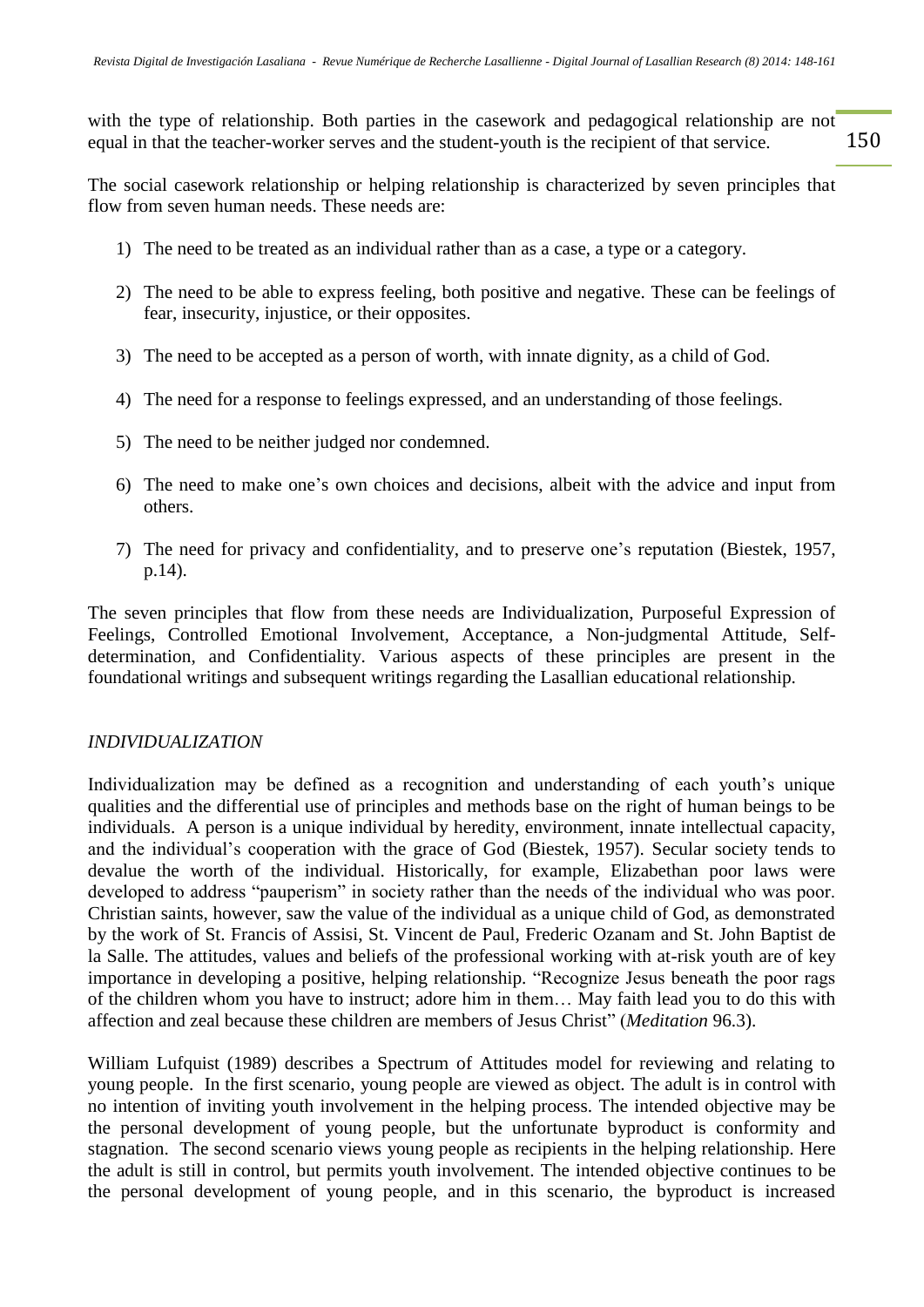as resources. There is a youth-adult partnership or shared control. The byproducts of this scenario 151 organizational effectiveness in helping at-risk youth. Lufquist's third scenario views young people are personal development of both young people and adults. Dr. Kenneth Hardy, a lecturer and practitioner who works with at-risk youth, describes the adult's role in each of these scenarios as that of "jailer," "helper," and "healer" (LAYFS Presentation, 2011). If the adult is to have the role of healer in the helping relationship he must see the young person as an individual endowed by the Creator with "unalienable rights".

In *Meditation* 33, St. LaSalle tells his followers that they are to model themselves after the Good Shepherd. He refers to Jesus instructing those who have the "care of souls" that they must know each one of their sheep individually and react to them as individuals. They must show "mildness" toward some, and "firmness" toward others, depending on the individual personalities and needs of the youth entrusted to their care. The Founder goes on to say that some of the youth require patience, others require stimulation and encouragement, and still others require constant vigilance lest they go astray. The shepherd must know his sheep, and the sheep must know their shepherd. This is certainly true in the helping relationship where the professional must assess the individual needs and learning styles of each member of his flock, and the young people must know and be able to relate to and trust the teacher-worker, their shepherd. The shepherd must love his sheep and the sheep must love their shepherd if growth and positive development is to take place. Without this love and trust, what should be a culture of care can quickly devolve into a toxic environment for both youth and worker.

In *Meditation* 33.3, de La Salle states, "Because they must understand what you say, you must give them instructions that are adapted to their capacity; otherwise what you say will be of little use". Br. Leon Lauraire develops this theme and tells us that there is no true educational impact which is not based on personal knowledge: "Personal knowledge calls for an effort to get below the surface, for empathy, for real dialogue" (Lauraire, 2004, p. 19). This is equally true for therapeutic impact, where one size also cannot be expected to fit all. Children and youth develop at their own pace in areas which include the physical, sexual, social, intellectual, emotional, moral and spiritual. An awareness of where the individual youth is located in reference to these areas of development is crucial to be able to have an impact on that individual (Everson, 1993).

St. John Baptist de la Salle and the senior Brothers who developed the *Conduct of the Christian Schools* in early 18<sup>th</sup> century were well aware of the individual differences in the children entrusted to their care, particularly in regard to correction. Children are divided into specific types and correction was to be administered depending on where the individual fell in this typology. The "illbred, self-willed, or delinquent children" are disobedient and have little regard for their parents' authority. These youngsters must be frequently admonished. If they are bold or haughty, they should be given responsibility in the classroom. They should receive some positive reward in their academic in order to positively dispose them toward school. Stubborn students must always receive correction especially when they resist and are not willing to accept correction. When these youngsters are especially resistant, the teacher is advised to wait until the negative attitude passes before making the correction. Gentle children, newcomers, and special cases can have their spirit broken and correction must be sufficiently gentle to avoid this from happening. Newcomers must be assessed and the teacher must realize where they fall in the typology described in the *Conduct* before administering correction.

At-risk youth who are placed in our residential centers frequently display resistant, defiant and oppositional behavior. Some have an underlying sense of hopelessness, despair, or depression which is frequently masked by the outward defiant and angry behavior. If change is to take place, correction must take place but it must be adjusted to the individual youth's needs in terms of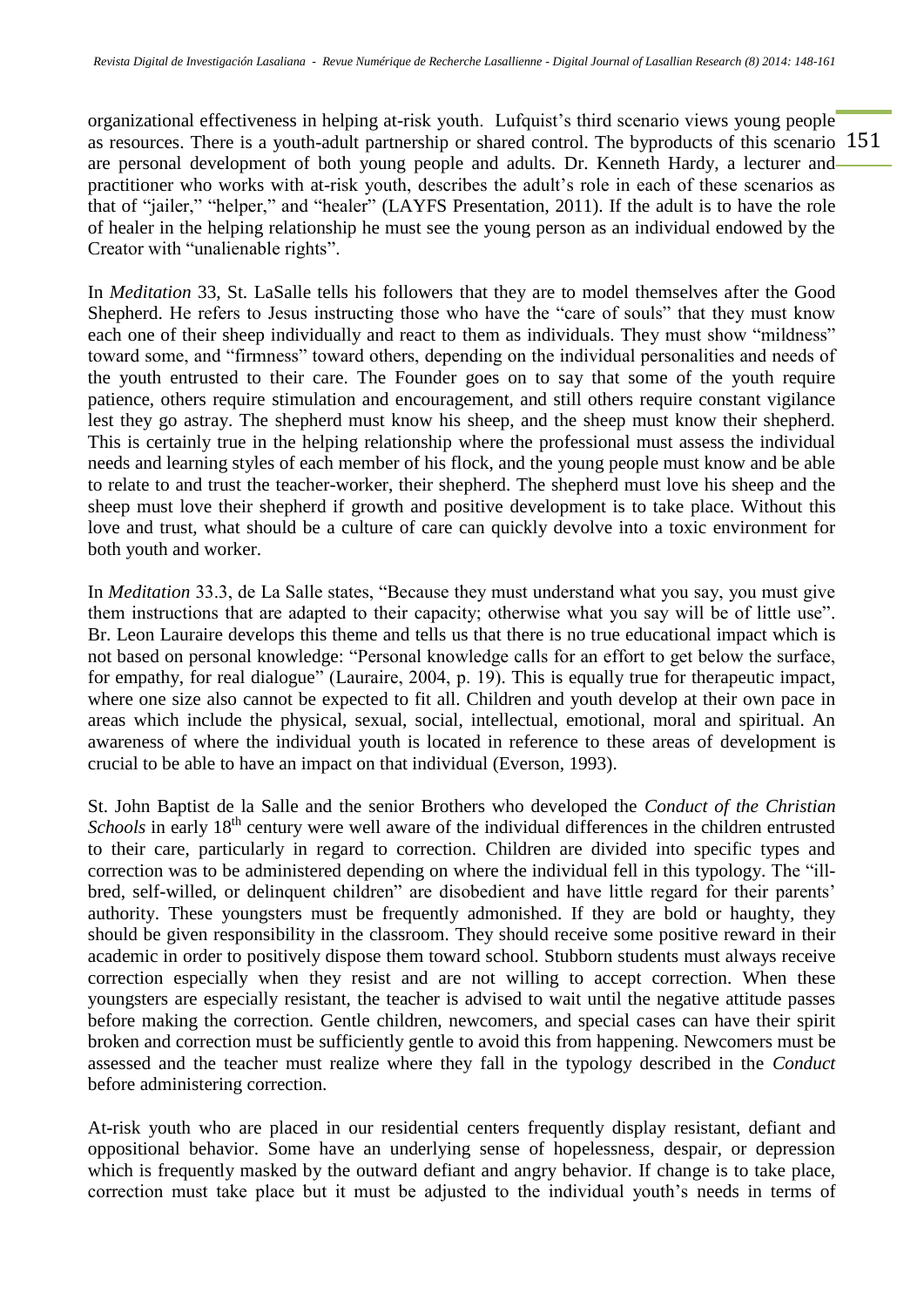personality, but the circumstances surrounding the opposition or defiance. Br. Othmar Würth 152 frequency, firmness or gentleness, taking into account not only the individual's qualities and discusses the role of maladjustment as an educational, and therefore a developmental, handicap (Würth, 1988). Environmental factors, dysfunctional intra-familial relationships, lack of positive role models and a clear value system, poor moral fiber, and low intelligence are all factors that must be assessed inasmuch as they can interfere with the education and healthy development of a child. The healer understands the contributions of these stressors, and can distinguish their contribution to the problems in each individual youth. Programming for each individual youth must be tailored to address these stressors to allow learning and positive development to take place.

# *CONTROLLED EMOTIONAL RESPONSE AND PURPOSEFUL EXPRESSION OF FEELINGS*

Emotions are an integral part of human nature and their healthy development is necessary for the development of the total personality (Biestek, 1957). As discussed earlier, at-risk youth have experienced trauma, inconsistent nurturance, and violence. They tend to react to uncertain challenges with violence or fear. Their "fight or flight" emotional responses result in avoidance of helpers, or fighting helpers. Disturbance in emotional development or growth can occur at a very young age. Children learn their first lessons about the world from their early interaction with the environment, specifically their parents or caregivers. If the environment is positively responsive to the young child's needs, the child learns to trust the outside world. If, on the other hand, the environment is unresponsive, or even toxic, the young child learns that the world is an unreliable and even dangerous place (NCYS, 2005).

Basic psychological needs have been identified as:

- The need for affection
- The need for security
- The need for status
- The need for self-expression
- The need for achievement
- The need for independence
- And possibly the need for novelty (Biestek, 1957).

The Helper must recognize the youth's need to express himself. The denial of an opportunity to express feelings, fears, hopes, and even hostility is the denial of dealing with the total person. By allowing the youth to express feelings, the Helper allows the youth to:

- Relieve stress
- Develop insight into problems
- Receive psychological support
- Deepen the relationship with the Helper (Biestek, 1957).

Feelings are facts. How a person feels about himself, about his interpersonal relationships, and about his problems should be seen as objective facts. Expression of feelings allows them to be discussed.

Every communication is a two-way process and the content of the communication indicates the kind of response expected. Generally speaking, the content of communication can be classified into three categories, namely, ideas only, feelings only, or a combination of ideas and feelings. Controlled emotional response on the part of the Helper depends on the problem at hand, the function of the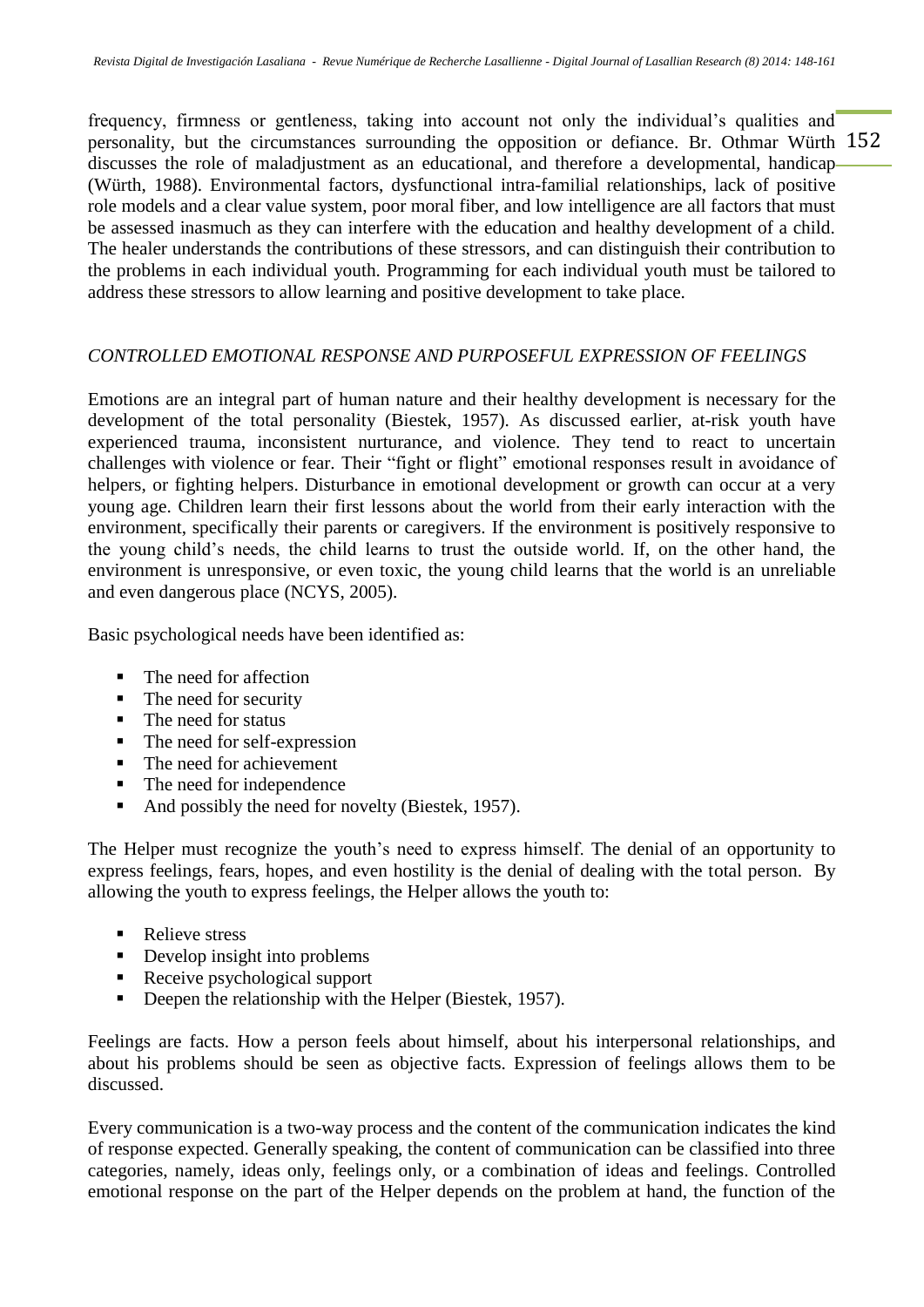relationship. Biestek (1957) defines controlled emotional involvement as the Helper's sensitivity to 153 organization that the Helper represents, the needs of the individual youth, and the purpose of the the youth's feelings and an understanding of their meaning, and a purposeful, appropriate response to those feelings.

The Helper needs the skill to communicate on both the thought and feeling level. As an agent of an organization, the Helper must respond within the context of the organization's policies and procedures. When the youth's response is on an emotional level, which can be aggressive and accompanied by many expletives, the Helper needs to respond in a controlled and appropriate manner. This is one of the most difficult skills in maintaining the helping relationship. The Helper must possess sensitivity, empathy, and understanding in or to respond appropriately to a youth, especially in times of crisis.

The Helper must remember that the professional relationship is different from a personal relationship and the boundaries of the professional relationship must be maintained. Power is more or less equal between parties in the personal relationship, but power is unequal in the professional relationship with the Helper having more power. In the personal relationship, satisfying needs is reciprocal, whereas this is not true in the professional relationship where the meeting the youth's needs come first. And finally, in the healthy personal relationship, parties have a say when the relationship begins, how long it continues, and when it ends. The parties involved in the professional relationship may not have input into the duration of the relationship (NCYS, 2005).

### *ACCEPTANCE, THE NON-JUDGMENTAL ATTITUDE, SELF-DETERMINATION*

These three principles of the helping relationship are intrinsically entwined, with the nonjudgmental attitude and self-determination flowing from acceptance. Acceptance has a number of nuances depending on its context. It can mean the acceptance of a gift, the acceptance of an idea, or as used in the context of the helping relationship, the acceptance of another human being for whom he or she is. Biestek (1957) characterizes the central dynamic of acceptance as giving help and strength, as being a special kind of love, consisting of warm concern, and having a therapeutic (healing) interest. Three steps in developing acceptance include perception, that is, the Helper must see and be aware of that which is to be accepted. He must be aware of the uniqueness of the youth who is before him and of his intrinsic worth as a child of God, and therefore worthy of the Helper's acceptance and love. The second step is to have a therapeutic understanding of why this youth is before him. What are the causes and developmental challenges that have resulted in the youth's need of this helping relationship? The third step is the acknowledgement of the youth as a pertinent reality, in need of and deserving of help. Accepting the youth as he is does not mean accepting the deviant, immoral, or illegal behaviors and attitudes that the youth may present. Acceptance means accepting the person behind these behaviors and attitudes, respecting that individual, and instilling in the youth the hope to change and grow. The youth's heredity or environment does not nullify his intrinsic value and right to God-given dignity. Biestek (1957) defines acceptance as a principle of action, whereby the Helper perceives and deals with the youth as he really is, including his strengths and weaknesses, his congenial and uncongenial qualities, his positive and negative feeling, his constructive and destructive behavior, maintain all the while a sense of the youth's innate dignity and personal worth.

Some obstructions to developing this acceptance may include the values and beliefs of the Helper, who must see beyond the behavior and attitude displayed by the youth. Sometimes the youth's resistance seems so strong that growth and development seem elusive. On the other hand, acceptance can result in crossing the boundaries of the helping relationship and over-identification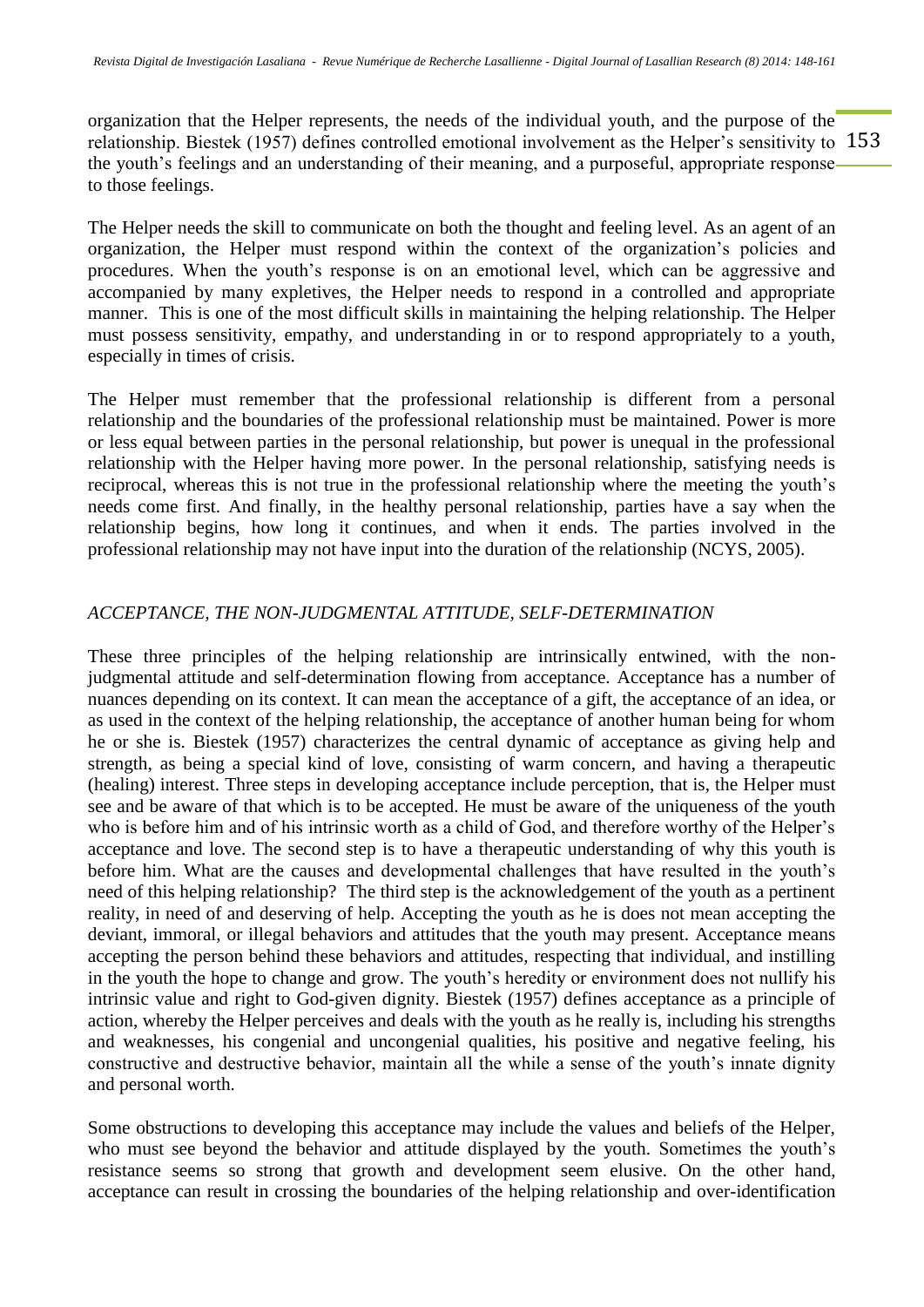Helper's. The Helper needs to have a degree of self-awareness to prevent these pitfalls in the 154 with the youth, especially if there are aspects of the youth's background that are similar to the development of a healthy helping relationship. The worker needs to be very aware of the difference between acceptance of the youth for whom he is, as opposed to approval of the anti-social behavior and attitude displayed by the youth.

The Non-judgmental attitude principle flows from Acceptance. The Helper has his own value system which is frequently contrary to the attitudes and behaviors exhibited by at-risk youth. The Non-judgmental attitude is a quality of the helping relationship; it is based on a conviction that the helping relationship and process excludes assigning guilt or innocence, or degree of client responsibility for the causation of problems and need, but does include making evaluative judgments about the attitudes, standards or actions of the youth; the attitude which involves both thought or feeling elements, is transmitted to the youth (Biestek, 1957). In an earlier period, the individual's "worthiness" or "unworthiness" was a consideration in giving or withholding help. Today, the helping professions accept the Christian concept that it is possible to love the sinner without loving the sin. Need rather than "worthiness" has come to be the accepted criterion for service.

St. John Baptist de La Salle established the Christian School so that the children of the poor and artisans could be successful inserted into society. "They shall manifest equal affection for all the pupils, more even for the poor than for the rich, because they are entrusted by the Institute much more with the former than with the latter" (*Rule and Foundational Documents,* 2002, 7,14). De La Salle viewed the children of the poor and artisans as basically abandoned by their parents, whose ignorance and time absorbing occupations prevented them from providing the care and guidance required. He believed that without the Christian schools, these children would become accustomed to an idle life over many years, and would have great difficulty when the time came for them go to work and fit into the greater society. They would associate with bad companions, get into the habit of committing many sins, and they would develop deeply rooted bad habits (Alpago, 2000). It is clear that de La Salle accepted the children of the poor and artisans as children of God, without accepting their negative or sinful behavior:

Recognize Jesus beneath the poor rags of the children when you have to instruct; adore him in them… May faith lead you to do this with affection and zeal because these children are members of Jesus Christ. In this way the Divine Savior will be pleased with you and you will find him because he always loved the poor and poverty (*Meditation* 96.3).

You are by your state obliged to instruct poor children. Do you love them? Do you honor Jesus Christ in their person? With this in mind, do you prefer them to those who have a certain amount of material wealth? Do you have more concern for the former rather than the latter? (*Meditation* 133.3).

The principle of self-determination is the practical recognition of the right and need of at-risk youth to freedom in making their own choices and decisions in the helping process. Helpers have a corresponding duty to respect that right, recognize that need, stimulate and help to activate that potential for self-direction, helping the youth to see and use the available and appropriate resources of the community and his own personality (Biestek, 1957). As discussed earlier, at-risk youth have grown up in a world that is seen, at the least, as not responsive to their needs, and in the extreme, as a hostile, dangerous, and emotionally toxic environment. The youth can develop a sense of control of self and the environment through self-determination. Certainly the youth should be a party to his own assessment and service planning in the helping process if he is to attain the goals outlined in his service plan. Self-determination results in empowerment. The Helper must share power with the youth. Power and control are not the same, inasmuch as power is given, while control is taken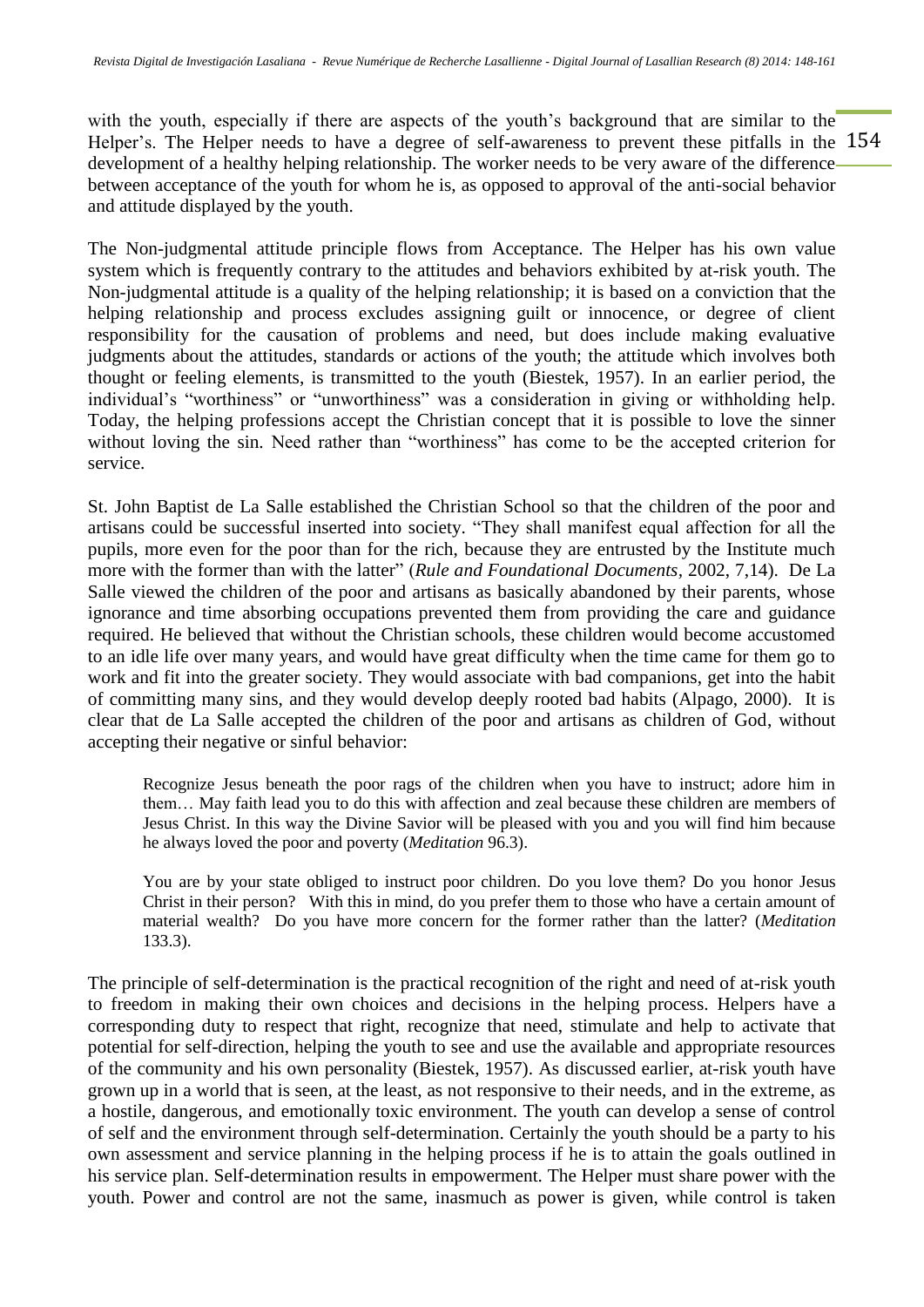155 (NCYS 2005). Freedom for a youth in the helping relationship is a fundamental right flowing from his dignity as a human being. The Helper can apply the principle of self-determination by:

- 1) Helping the youth to see his problem or need clearly and with perspective.
- 2) Acquainting the youth with pertinent services in the community.
- 3) Introducing stimuli that will activate the youth's own dormant resources.
- 4) Creating a relationship environment in which the youth can grow and work out his own problems (Biestek1957).

Self-determination is not the same as license. Rights of one individual are circumscribed by the rights of others. Also the degree of self-determination depends on the capacity of the youth, including his maturity, intellectual ability, and mental health. There may also be limitations arising from civil law, especially in juvenile justice settings.

The *Conduct of the Christian Schools* discusses correction as one of the most important things done in schools. It also addresses indirectly the concepts of power and control. The teachers are told, "If, for example, absolute authority and an overbearing attitude are assumed in dealing with children, it is likely that a teacher will find it difficult to keep this way of acting from becoming harsh and unbearable… At the same time, if too much consideration is hard for human weakness, and if, under the pretext of showing compassion, children are allowed to do as they will, the result will be wayward, idle, and unruly students" (*Conduct*, p. 135). The *Conduct* also provides for the appointment of students as officers in the school. "There will be several officers in the school. These officers will be charged with several different functions which teachers cannot or ought not to do for themselves" (*Conduct*, p. 170).

# *CONFIDENTIALITY*

The principle of Confidentiality in the helping relationship flows from the underlying value that makes one worthy of receiving help, namely the innate dignity of the individual. Confidentiality is the preservation of secret information concerning the youth which is disclosed in the helping relationship. Confidentiality is based on a basic right of the youth; it is an ethical obligation of the helper and is necessary for an effective helping intervention. Moreover, the youth's right, however, is not absolute. The youth's secret is often shared with other professional persons within the agency, or upon consent, in other agencies. The obligation then binds all equally (Biestek, 1957). The Helper must remain aware that he is an agent of an organization that has the primary responsibility of providing help for the youth. It is the responsibility of the Helper to provide this information to the youth, as well as the limits of confidentiality, which includes taking action if the youth himself or others may be in danger if the information is not shared. Biestek describes natural law as the "will of the Creator as manifested in nature" (p.122). Natural law therefore spells out the individual's duties to himself and others. The means for the fulfillment of these duties are rights, and humans have two classes of natural rights, namely, the right to life and the right to growth and development. The latter class includes the right to procure the good of the body, the right to the good of fortune, and right to the good of the soul (Biestek, 1957). A secret or one's personal business is one's "property" and for another to give away that "property" constitutes theft.

Although de La Salle and the foundational writings do not specifically address confidentiality, the seeds of the principle are latent in the practices of the time. The *Conduct of the Christian Schools*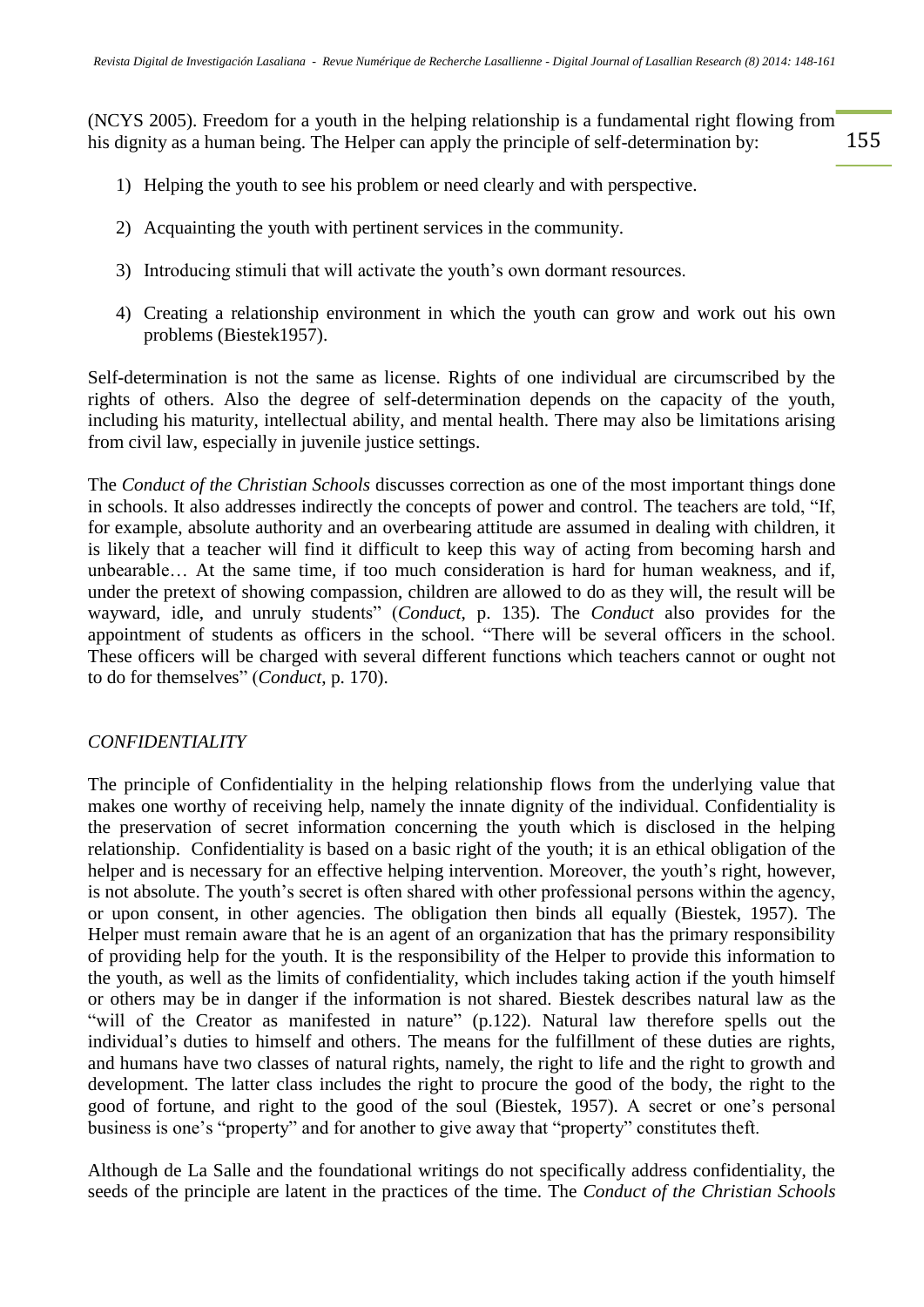Qualities of Pupils" was a summary of the teacher's observations of his pupils during the school 156 required that the teachers keep "registers" regarding the pupils. The "Register of the Good and Bad year. This register included the teacher's assessment of the students' character, behavior, piety, defects, their relationship with parents, punctuality, qualities, offices held during the year, and how he carried them out (Lauraire 2006). These Registers were kept with the Director for safe-keeping.

When a student was first enrolled, detailed information was obtained regarding the child. This information included such personal matters as the home background of the child, first impressions of the child's character, information regarding previous school experiences, involvement in the Christian life of the Church, and any plans for the future the child or parent may have (Lauraire 2006). With the emphasis on Christian charity and silence in the operation of the schools, it is likely that this information was kept confidential. During recreation, according to the *1705 Rule*, the Brothers "...[will not] speak about what has occurred in the world, the schools, or what they have learned there, but will converse on edifying topics that can lead them to love God and practice virtue" (*Rule and Foundational Documents*, p. 30). It is clear that the Brothers were not to discuss information obtained about their students during recreation, thus helping to maintain the confidential nature of this information.

# *THE LASALLIAN SCHOOL, THE LASALLIAN AGENCY*

Lasallian Studies #17, *That Your School Runs Well* is a combination of writings by contemporary writings on various characteristics of the Lasallian School. Br. Leon Lauraire writes, "Warm relationships are characteristic of the atmosphere in a true Lasallian School, and they promote good performance and effectiveness of teaching and learning activities". Brother goes on to write:

By mature and deliberate choice, the Lasallian educational relationship is warm and brotherly, trusting and stimulating, and it affects the method of working without claiming exclusive possession of it, Lasallians are convinced that this type of relationship is indispensable for the harmonious and integrated growth of individuals (p. 77).

In that same publication, Br. Pedro Maria Gil writes:

Lasallian Pedagogy will be all the more insignificant if it is reduced to procedures, techniques, or specific resources. Conversely, the more it is considered as a spirit capable of animating and producing concrete actions, so much the more will it be alive and able to apply new human dimensions in the field of pedagogy (p. 244).

St. John Baptist de La Salle, in his fifth and sixth *Meditations in Time of Retreat*, strongly encourages the Brothers to be guardian angels to the children entrusted to their care. He describes the need of the children for "visible angels" who will encourage the youth through instruction and good example. The guardian angels, provided by God, are to prevent "anything whatsoever harmful to their salvation from capturing their hearts but also *to guide* the children through all the dangers they meet in the world". He speaks of coaching the youth, in modern terms, when he tells the Brothers it is their duty to "*admonish the unruly* and to do this in such a way *that they give up their former way of life;* you must rouse up those who lack courage, support the weak, and be patient toward all" (*Meditations* 197, 198). How appropriate are these words for Helpers of today working with at-risk youth!

The Lasallian School has as its purpose "the procurement of the salvation of souls, where salvation embraces the goal of making the students employable and in the growing maturity of their lives of faith" (Van Grieken 1999, p. 91). The Lasallian agency, through the helping relationship, has as its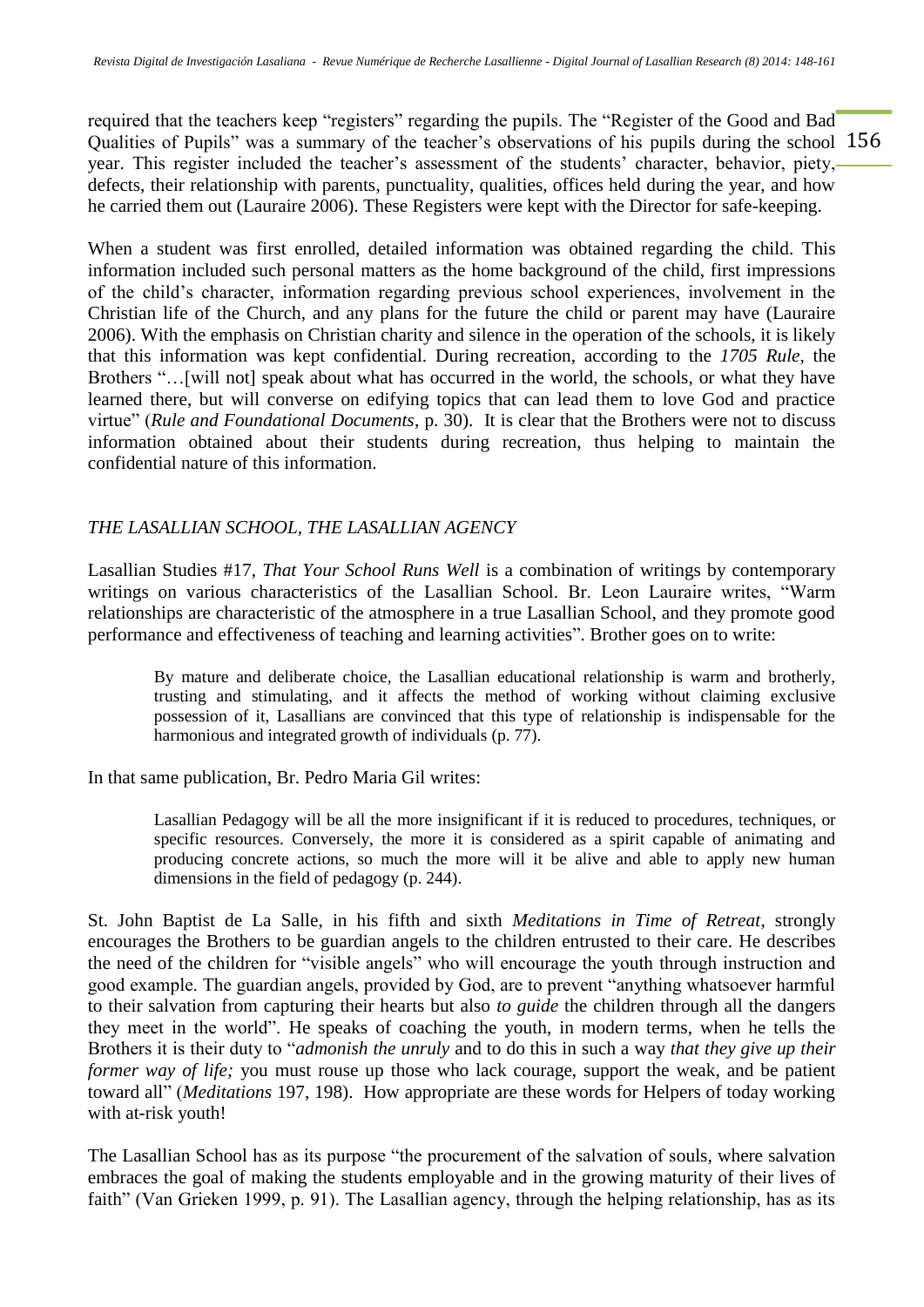with society, to be able to lead productive and healthy lives as citizens, parents, and as individuals 157 purpose also the procurement of the salvation of souls, to prepare the youth in care for interaction who are capable of attaining the physical, emotional, and spiritual goods the world has to offer. The Lasallian agency is a clean, caring, orderly, structured environment where learning, healing, and supportive interactions can take place. The Lasallian agency must be a welcoming place, one where the residents, their family members, and external overseers can feel welcome and engaged. The Lasallian agency is a safe environment, where a youth can be himself and be able to relate positively with peers, counselors, and caretakers. The Lasallian agency must engage in competent, evidence based practice, which requires a well-trained and experienced staff who understands the needs of the youth and families in care, and how to provide for those needs. The Healing agents must understand the psychological and neurological effects of trauma in the lives of the youth entrusted to their care, and how to touch their hearts, transform their lives, and instill hope in their minds.

### *DISCUSSION: THE LASALLIAN CULTURE OF CARE*

In January, 2012, legislation was passed in the State of New York to transfer care and custody of adjudicated delinquents in non-secure and limited-secure from the State Office of Children and Family Services to New York City's Administration for Children's Services (ACS), the largest public child-welfare and juvenile justice agency in the United States of America.

ACS issued a request for proposals for not-for-profit provider agencies to provide the required services to these youth in community-based group homes. The program was dubbed Close to Home, because youth who were incarcerated in Upstate New York settings would be transferred to these community-based group homes and be near to family and community. This would allow family members to be involved in therapeutic interventions with their child, and would also permit the development of ties to local, community based organizations that could continue to provide services following the child being reunited with the family. ACS required that the provider agencies propose an evidenced based model of intervention, or at the very least, a promising practices model.

Martin de Porres Group Homes, a ministry of the District of Eastern North America, provided services to this population of youth since 1974, and proposed the Lasallian Culture of Care as its promising practices model. The model is based on Lasallian pedagogy as developed by St. La Salle and his Brothers and their colleagues for over three hundred years, guided by theories of casework practice and relationship, and principles of child and youth development. Martin de Porres received an award in the procurement process to provide up to twenty beds in three houses located in New York City. ACS and the State Office of Children Services requested that Martin de Porres further develop the Lasallian Culture of Care and presentations were made to those public agencies on the history and components of the burgeoning model. All Martin de Porres staff are thoroughly trained in the model, supplemented by attendance at regional, national, or international Lasallian formation programs.

The three pillars of the model are: touching hearts, transforming lives, and instilling hope. The following description of the model is from the *Martin de Porres Group Homes Close to Home* (MDPGH)*. Manual of Policies and Procedures* - (2012). The model is based on the tenets of the Helping or casework relationship and the principles of Lasallian pedagogy:

**Martin de Porres** has provided and seeks to maintain a warm, safe, and nurturing environment for the children entrusted to their care. To achieve this goal the initial and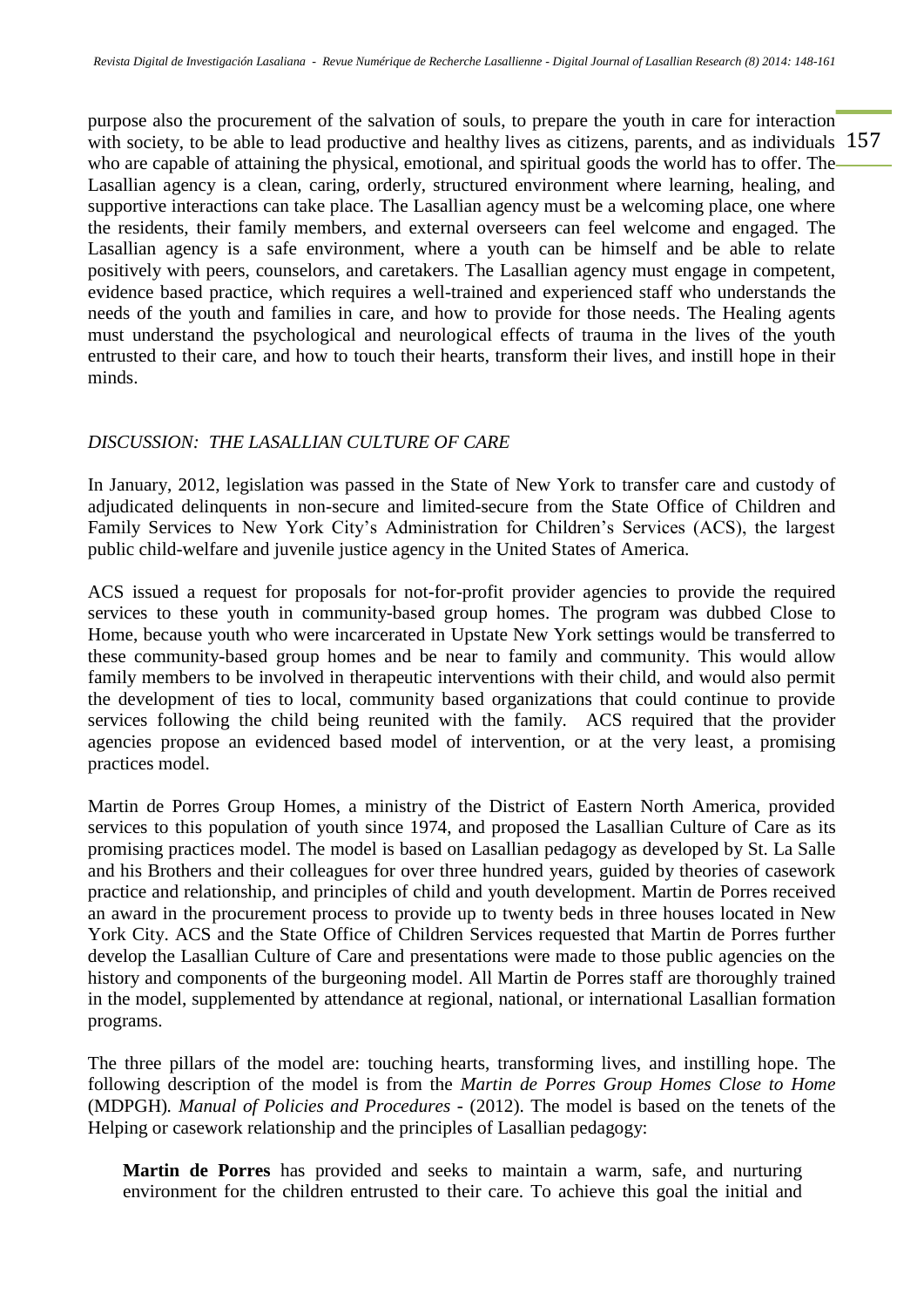ongoing training of staff is vital in establishing and maintaining the desired "Lasallian Culture of Care." We have developed a competency-based approach model of treatment over the years that incorporate techniques that we have found to be successful, with the *Residential Child and Youth Care Professional Curriculum* of the University of Oklahoma. In this model the staff are given the basic five premises that are discussed and developed so that staff has a clear understanding of who the population is that we work with and why it is vitally important that all staff agree with the five premises and are all on the same page. The five premises are as follows:

1. Children and youth in residential care must receive services that do more than focus on problems or deficits. They need a wide range of appropriately challenging and supportive opportunities to explore, learn and grow as individuals.

2. Children and youth in residential care and their families must be engaged and actively involved in all aspects of the services they receive. This includes assessment, goal setting, case planning, activities, program design, and evaluation.

3. Children and youth in residential care must have opportunities to establish caring relationships in their lives. Their growth and progress occurs within the context of their relationships with staff, peers, family members, and other caring adults.

4. Children and youth in residential care must be served in programs that take into account environmental influences on growth and progress. Environments include physical, cultural, philosophical, and social dimensions.

5. Children and youth in residential care must be served in programs that collaborate and form partnerships with a number of resources. Those include the youth, their families, staff, other service providers and the community.

**Developing a Culture of Care:** is a process that all staff members are introduced to in training. The staff is made aware that there are a variety of factors that determine the structure and feel of the program. These factors include policies, procedures, written and "unwritten" rules, and of course the physical facilities. All of these factors contribute to the culture of care which can be a positive or negative one. We at Martin de Porres strive for a positive culture of care where the strengths of the individual child is recognized and built upon. It is our belief that the child is a resource in the treatment plan and could be looked upon to provide input into the process. The staff's role in the process is also defined so that at the end of training the staff knows what their role is, how they fit in, and what additional skills they may need to develop in order to help in the process.

**Building Relationships:** and its importance is also emphasized in the training. The staff is made aware that the relationship they have with the children is instrumental in being able to provide services to the children. It is the positive relationship that staff will build and maintain with the child that will ultimately determine whether or not the child has a smooth transition out of care. The staff is trained to understand that there are sometimes cultural differences that they should be aware of and respectful of. The staff is also taught that communication is important in the building of relationships. The staff at the end of the training knows the difference between verbal and non verbal cues from the children and how to be effective listeners.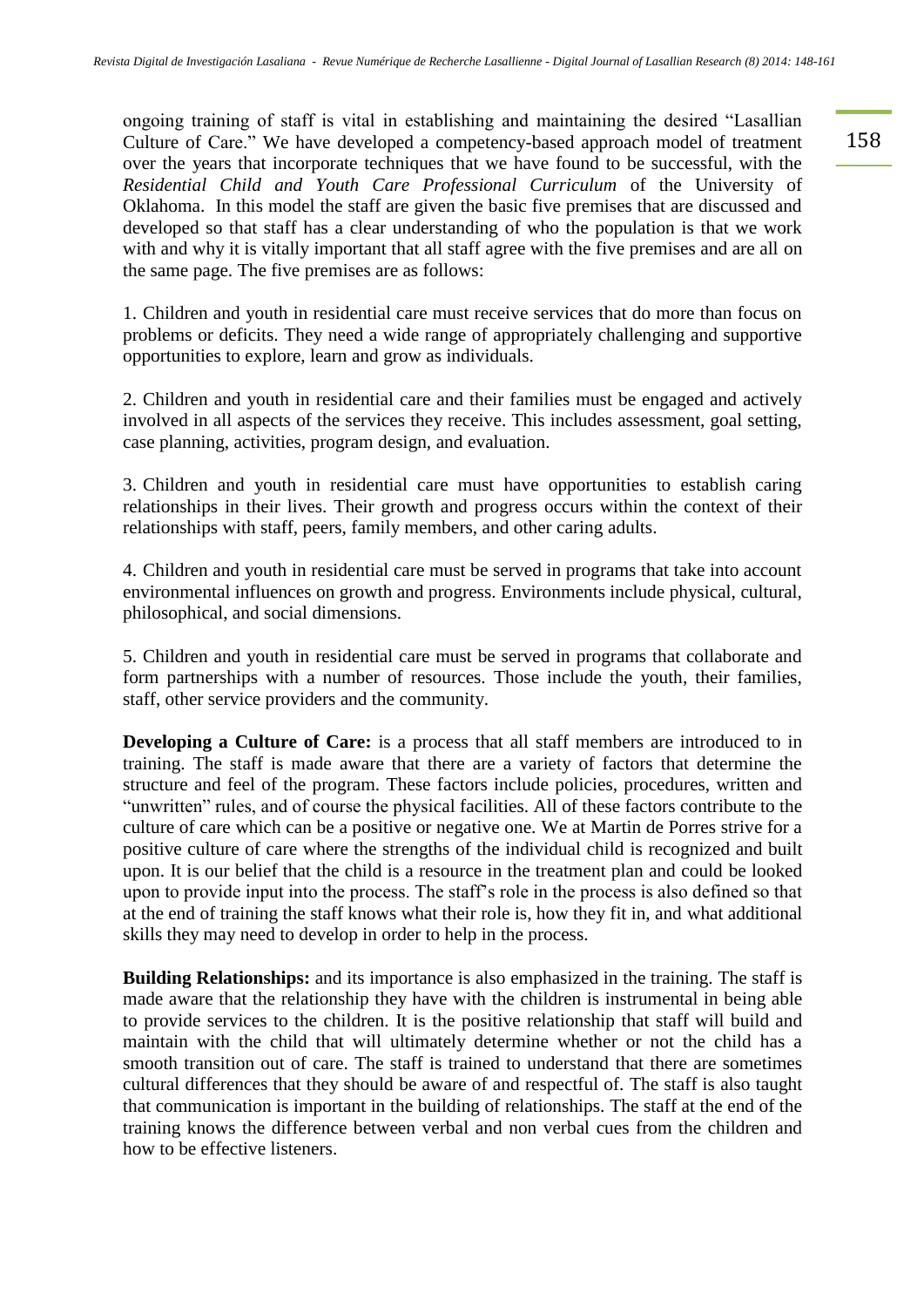**Understanding Child Development:** is another topic that is covered extensively in the training. The staff is made aware of the various stages of development and what happens when that stage is either interrupted or undue negative factors unduly retard development. The life skills continuum is also explored and the staff is made aware that a child must master a variety of skills in order to make a smooth transition into adulthood. Spiritual development which involves the moral growth, values, and the sense that we are connected to something larger than ourselves is also discussed so that the staff can help the children in this area.

**Discipline:** is one of the most important segments of the training. The staff is made aware that there is a distinct difference between Discipline and Punishment. We at Martin de Porres do not punish but effectively discipline by teaching. We strive to show the children alternative ways to act in a positive manner and achieve the same results. Maslow's Hierarchy of Human Needs is introduced in this segment. The staff is made aware that in most cases the children are acting out because there is an unmet need. Staff is trained to identify this need and re-direct the child to appropriate behavior.

To aid in this endeavor Martin de Porres uses a "Token Behavior Management" system. The children get positive re-enforcement by receiving points for following the guidelines and rules and regulations of the program. These points can be earned by keeping their rooms clean, going to school and not receiving calls from the school, and doing their chores. Points are also rewarded for satisfactory performance in programming such as Preparing Youth for Adulthood and tutoring. The total number of points earned during the week determines which one of 4 groups that the child belongs in. The groups starting with 1 determines what additional privileges the child will receive for the week. Theses privileges could be extra phone, computer or video game time. The points that are earned are converted into dollars and the money is received along with their allowance for the week. The Behavior Management system was one that was devised by staff as well as the children and the direct care staff advises that it is a useful tool in getting the desired behavior.

All newly hired staff since 2010 has received this 4 week (100 hours) training before they are committed to working with the children. In addition they receive a minimum of 30 hours during the course of the year on a variety of other topics. It has been the observation of the administration that the number of incidents has decreased since the inception of the training.

**Mentoring:** We at MDPGH believe that every child is entitled to a quality education and warm and nurturing environment that will foster growth and development, so that the child may reach their full potential. In pursuit of that goal MDPGH has established a Mentoring Program for the children entrusted to their care.

We serve young men between the ages of 13-21 who have been placed with MDPGH and who come to us with a variety of "life" issues that our staffs are trained and qualified to address. It is our goal to provide a road map for our youth as they try to navigate through that difficult rite of passage namely adolescent.

We will provide the young men access to technology, advocacy, and a voice of reason when they are in times of crisis. It is our goal to improve academic achievement and ambition. It is also our goal to improve self-esteem, social competence, and avoidance of high risk behavior upon their discharge.

159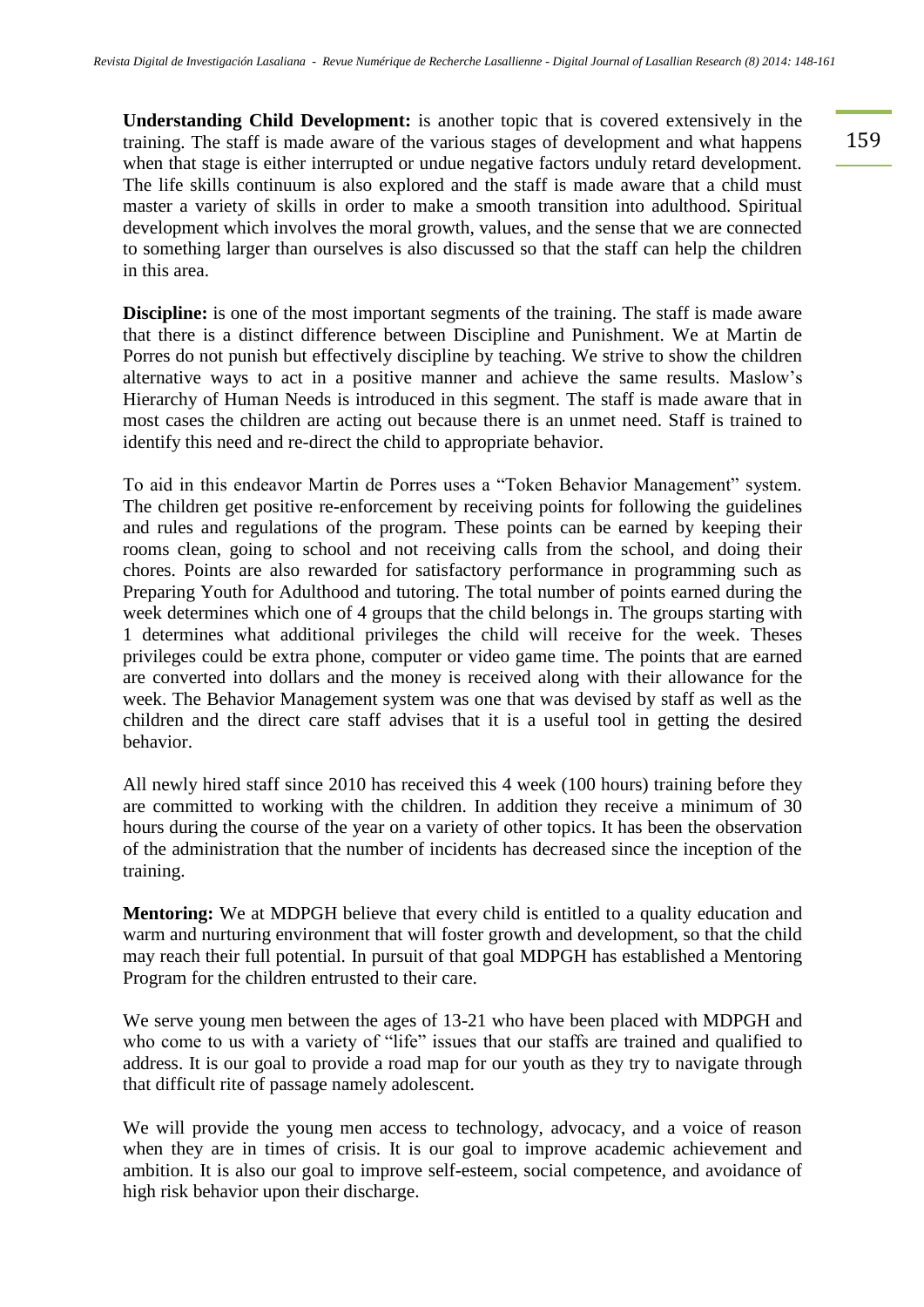Studies have shown that the intervention of a quality mentoring program at some point in a 160 youth's life has had nothing but positive results. It is the relationships that are formed with the mentee that forms the bonds of trust and motivates the youth to do better. It is the aim of MDPGH to provide that intervention so that our youth can have the lifelong benefit of our mentoring program.

**Group Meetings**: In order to sustain the Lasallian Culture of Care at Martin De Porres Group Homes, as well as enhance the various programs that we engage the youth in, each of our Close to Home facilities conducts bi-weekly Group Meetings that includes both staff and residents. These meetings allow all and any issues to be discussed, as well as give an opportunity for all the positives and accomplishments that occurred in between meetings to be announced. It is important to celebrate their accomplishments, both big and small, and there is no better setting to do so than with your family.

Residents are empowered at these meetings because all changes in the in-house rules and group activities are discussed, dissected, explained and agreed on at these meetings prior to being implemented. The youth make suggestions about any reasonable changes they would like to see in the program and are afforded the opportunity to present their arguments about those changes in which staff are there to respond appropriately. This environment allows the youth to feel a level of respect they never felt before. Youth are more inclined to follow rules and policies they helped create than the rules and policies that are just imposed on them.

Part of the meeting also focuses on the mentoring program that has become a staple within our agency. Each mentor and mentee shares their experiences with the group and talk about the various interactions and/or activities that they embarked on. The mentors and mentees plan group outings and are able to share best practices.

The bi-weekly Group Meetings have become very important to the success of Martin De Porres Group Homes because it creates an open line of communication for two entities of our program (the staff & the residents). These meeting bring the two groups together to keep all lines of communication clear and transparent so that all parties remain on the same page. The residents tend to look forward to the meetings because they look at it as an opportunity to be a voice, which is usually a rare experience for the youth that we serve.

### *CONCLUSION*

The values of the Helping or Casework Relationship and the key components of the Lasallian Pedagogical Model are evident in this selection from the *Manual* outlining the Lasallian Culture of Care. All staff, both experienced and new, working with youth at Martin de Porres receive initial orientation and ongoing training in this model and in methods to implement it. Agency representatives have provided workshops in this Model for oversight public agencies in New York City and State. Martin de Porres administrators and supervisors will present the Lasallian Culture of Care at breakout sessions at the 2013 Huether Educational conference in New Orleans, La.

Outcomes being measured are recidivism rate, school success, unauthorized absences, and incidents of violence between youth or directed against staff. These outcomes at Martin de Porres will be compared to the outcomes realized by other programs that are not using the Lasallian Culture of Care as their model of intervention in order to provide evidence of the model's success.